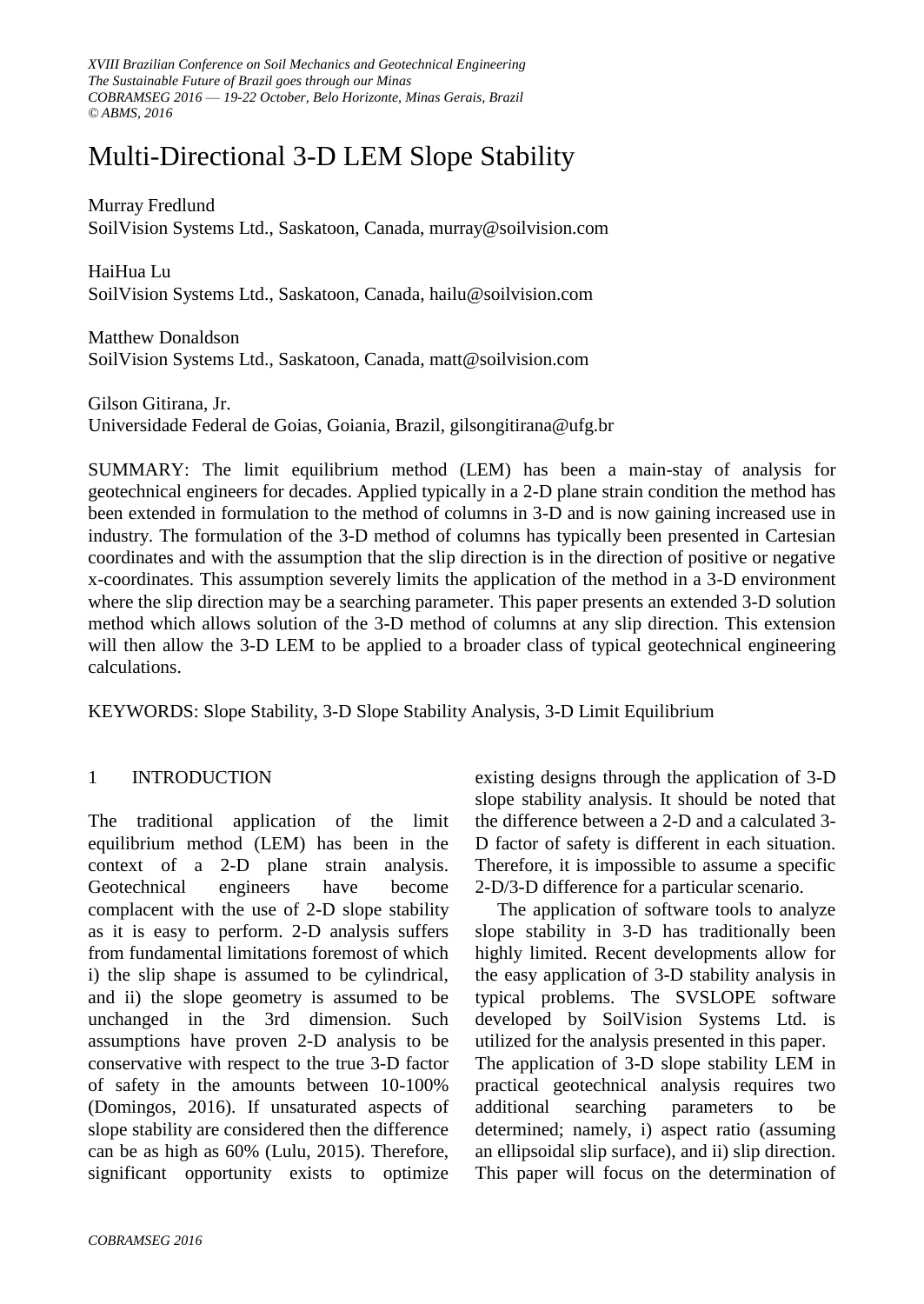slip direction in a 3-D LEM stability analysis.

The theory for the 3-D LEM has been in existence for decades and is therefore not new. Early theoretical development efforts are available in research literature (Howland, 1977; Hungr, 1987, Hungr et al., 1989, and Fredlund, 1977). The primary limitation of all presented theory is that the slip direction is assumed to happen exactly along the x-coordinate axis. Such a limitation introduces a significant problem for the practical application of 3-D slope stability analysis. This paper presents an extension to the traditional 3-D LEM which allows for the analysis of slips at any direction. Several benchmark examples are presented such that the implementation of the methodology is proven sound. The technique may be applied to Bishops, Morgenstern-Price, GLE, Spencer's and other analysis methods.

#### 2 METHOD

The 2-D LEM is an upper-bound method. This means that the critical slip surface is typically determined through a searching procedure which considers a number of slip surface trials. The resulting critical slip surface is selected as the slip surface which is kinematically admissible and produces the lowest FOS.

In a similar manner it is appropriate to search in a 3-D analysis for slip directions through a range of values. In most scenarios the plotting of FOS versus slip direction should yield a Ushaped function of which the most critical slip direction can be selected as the direction which yields the lowest factor of safety.

It should be noted that such a method assumes a single slip direction in 3-D and does not consider cases where there may be multiple movement directions or sequentially initiated failure blocks.

Two conical example models are utilized in the present study to confirm that the multidirectional methodology in this study is correct. The two examples are presented in the following sections.

### 3 EXAMPLE – CONICAL PIT

The first example is an inverted cone representing a pit excavation. The cone is perfectly symmetrical such that the 3-D factor of safety (FOS) calculated at any particular angle out from the center of the pit should yield the same value. The pit depth is 40 m. The pit example may be seen in Figure 1.



Figure 1. Critical slip surface for a multi-directional analysis of a conical pit example.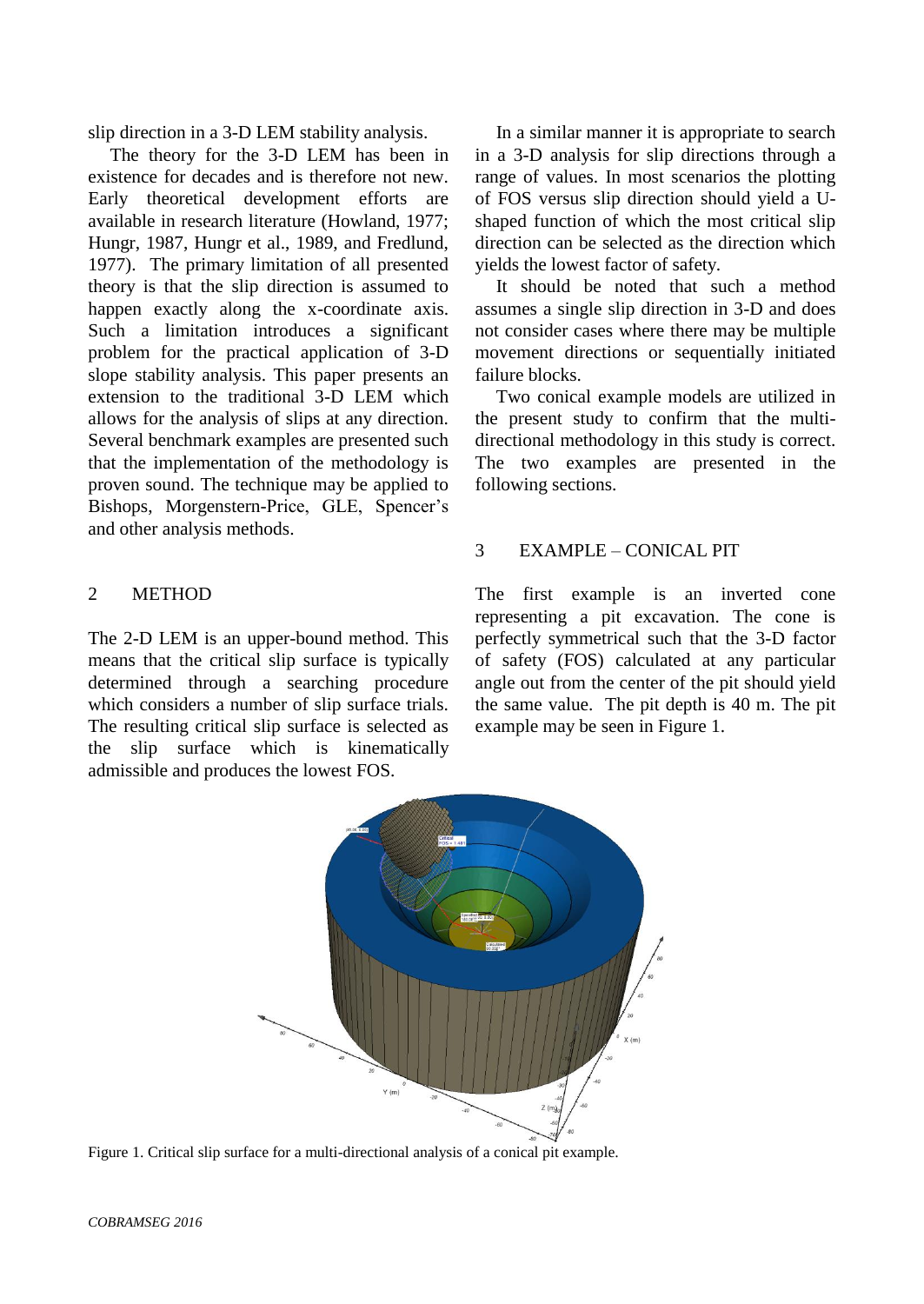The model is set up such that a slip direction in all four directions as well as an intermediate direction halfway between each of the four directions is analyzed. The slip direction is rotated around a point at the center of the bottom of the pit such that the geometry of the slip surface is identical in any direction. The entry and exit method of analysis is used for each slip. As a secondary note, the location of the critical slip surface must be the same for each direction.

The FOS versus each slip direction angle is shown in Figure 2. As the number of columns in the analysis is increased the variance in the FOS at each angle decreases. The minor oscillation of the FOS is induced by differences observed in the elevation of the column top center points. An interpolation algorithm was used to define these coordinates, based on a regular grid of elevation coordinates. Not much refinement is required to reduce these oscillations to negligible amplitudes.

4 EXAMPLE – CONICAL MOUND

Likewise, the second example is a conical mound of material which is exactly 40 m high.

The conical mound is also perfectly symmetrical and slip directions are analyzed in all four directions radiating out from the top / center of the mound. Since the mound is perfectly symmetrical a slip in any direction should yield exactly the same FOS and therefore the ability of the multi-directional method to calculate a slip in any direction can be tested. The conical mound may be seen in Figure 3.



Figure 2. FOS versus slip direction angle.



Figure 3. Critical slip surface for a multi-directional analysis of a conical mound example.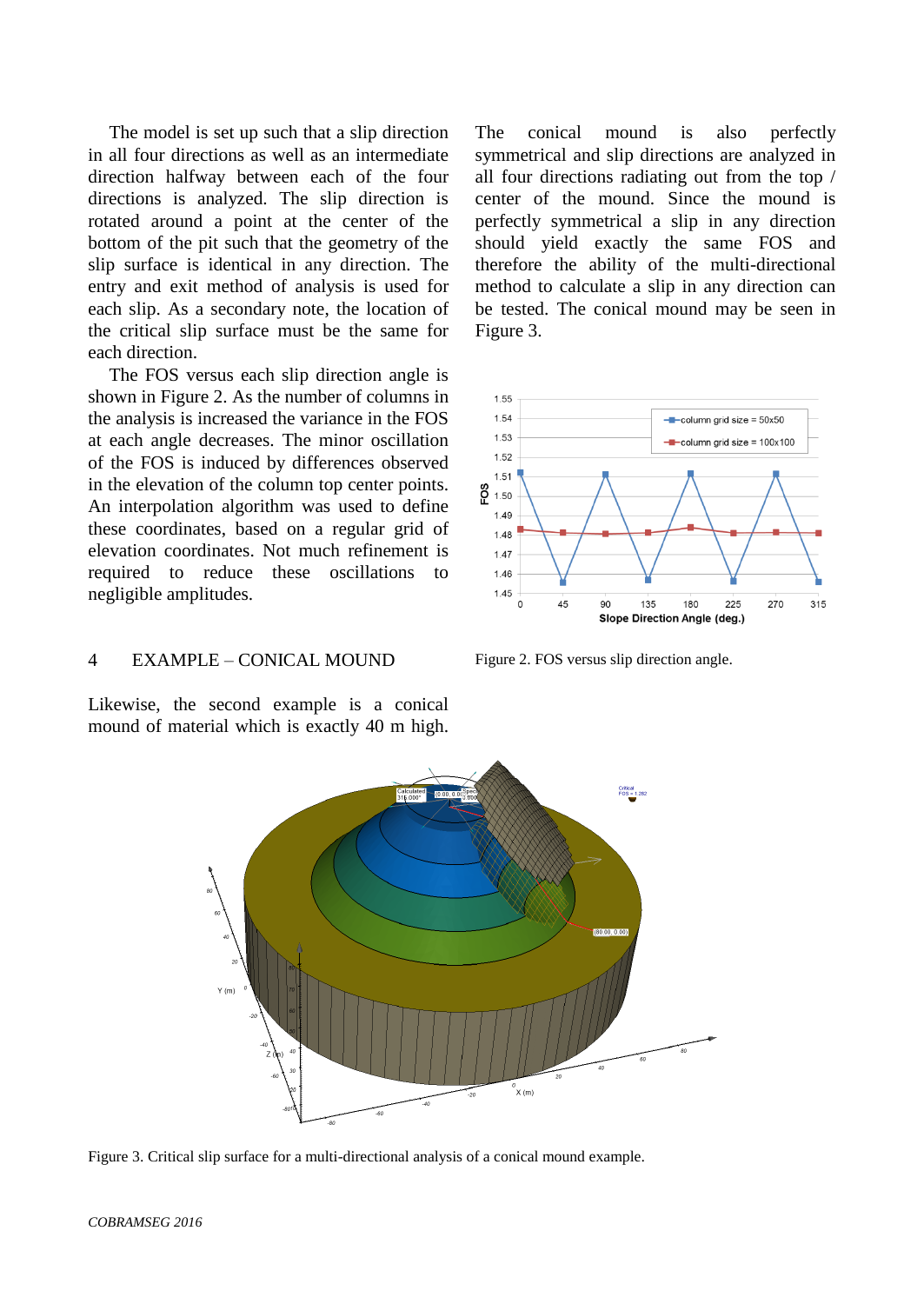Both conical examples assume a homogeneous material of typical properties with a friction angle = 40 degrees and a cohesion of 12 kPa. The cohesion value was chosen simply to have a reasonable depth of slip surface and therefore represent average properties for a cohesive material. In theory, the analysis method should yield the same calculated FOS for any isotropic material properties. The FOS versus each slip direction angle is shown in Figure 4. Similar to the pit example in the previous section, as the number of columns in the analysis is increased the variance in the FOS at each angle decreases.



Figure 4. FOS versus slip direction angle.

#### 5 EXAMPLE – HILLSIDE

The Hillside example was originally presented by Jiang (2003) and is a classic example of a slope which cannot be easily analyzed using the 2-D LEM. This problem is indicative of a hillslope which may be developed in the course of natural municipal design. The difficulty with this example is that there is a fundamental 3-D aspect to the slope geometry and therefore the slip direction and location of the critical slip surface are unknown. Therefore, an analysis of this slope must consider both location and direction of slippage.

Such a slope may be analyzed through analysis of setting up trial slip directions. Each slip direction in this analysis is input first by the user and then trials of  $+/-$  15 degrees are performed to ensure that the proper slip direction is selected. One slip direction is

*COBRAMSEG 2016*

analyzed per model and the global minimum can then be determined. A typical analysis of a slip direction can be seen in Figure 5. When a series of analysis are performed along the slope it can be determined that the most likely slip direction is as displayed in Figure 6.



Figure 5**.** Hillside 3-D slope stability analysis example (Jiang, 2003).



Figure 6. Hillside critical slip direction determined from multi-directional analysis.



Figure 7. Typical solution of hillslope analysis.

It can be seen that the critical slip surface and direction is on the left of the jut-out which is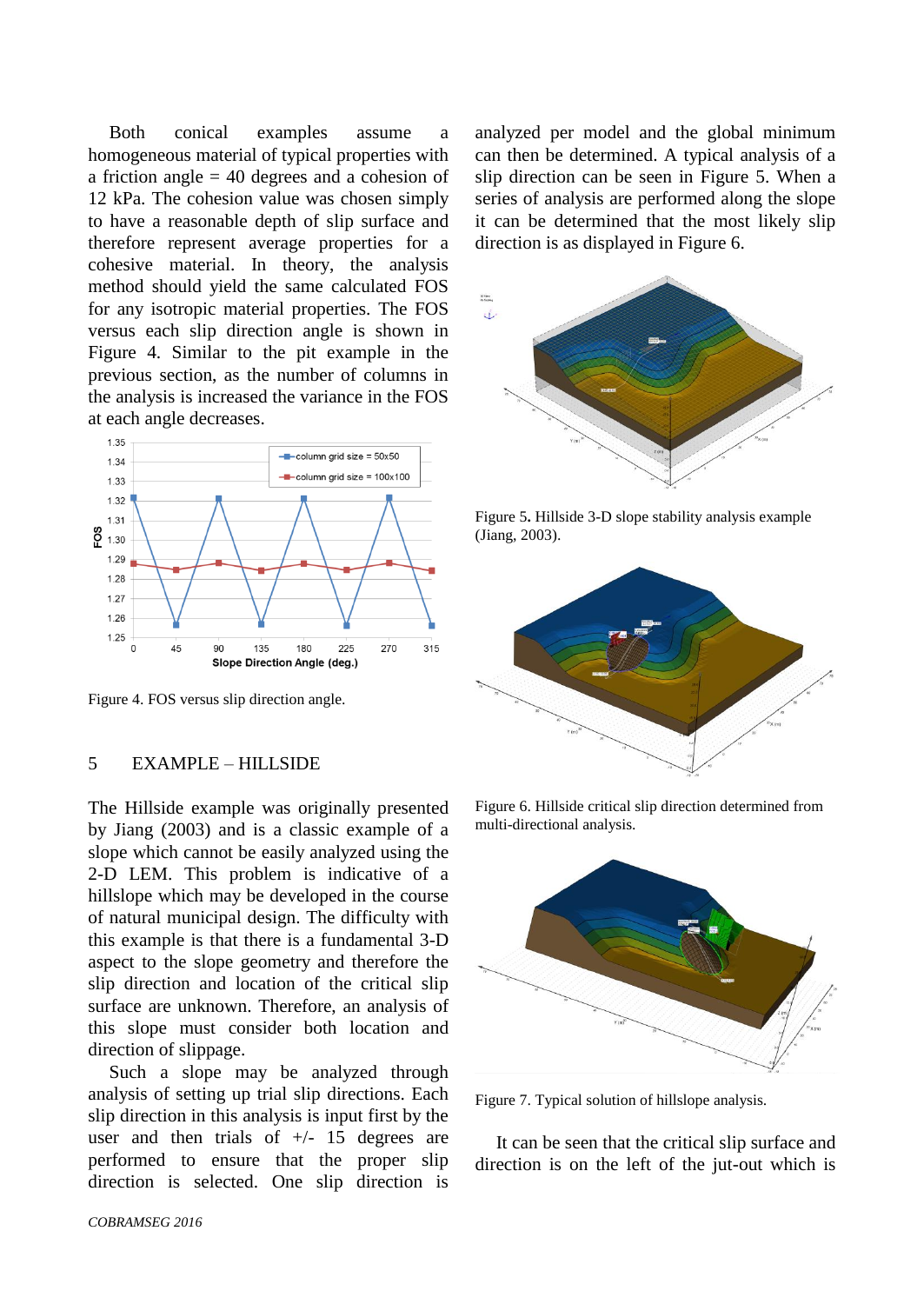somewhat counter intuitive. Intuitively there would be the traditional assumption that the critical slip direction would be near the most convex portion of the slope as shown in Figure 7. The fact that this is not numerically true illustrates the need for analysis methods which computationally determine the location of the most critical failure zone.

#### 6 EXAMPLE – OPEN PIT

Such a methodology as presented in this paper is highly conducive to the analysis of slopes typically found in a mining open-pit (Fredlund, 2015), heap leach operations (Reyes, 2014), or waste rock slope stability calculations (Reyes, 2014). In this paper the authors will focus on an example open-pit application. The analysis of such slopes can happen in directions inclusive of the full 360 degrees. Open pit geo-strata geometry can also be difficult to represent in a numerical model and therefore it is even more difficult to analyze if the restriction is present that the slip direction must always be in the xaxis direction. Typical open pit geometry may be seen in Figure 8.

The methodology allows the user to select any particular slip direction as a "trial slip direction". A range of slip directions may then be tried and the FOS computed such that the minimum FOS and the optimal slip direction can be determined.

It is recognized that highly complex geometrical features related to geo-strata or faults can exist in open pits. The multidirectional analysis can take into account such complex geometries represented as meshes such that failures influenced by complex geometries can be analyzed. An example of the critical failure surface composed of a composite ellipsoid with the failure plane truncated along a fault plane can be seen in Figure 9.



Figure 8. Typical open pit with slope stability analysis performed.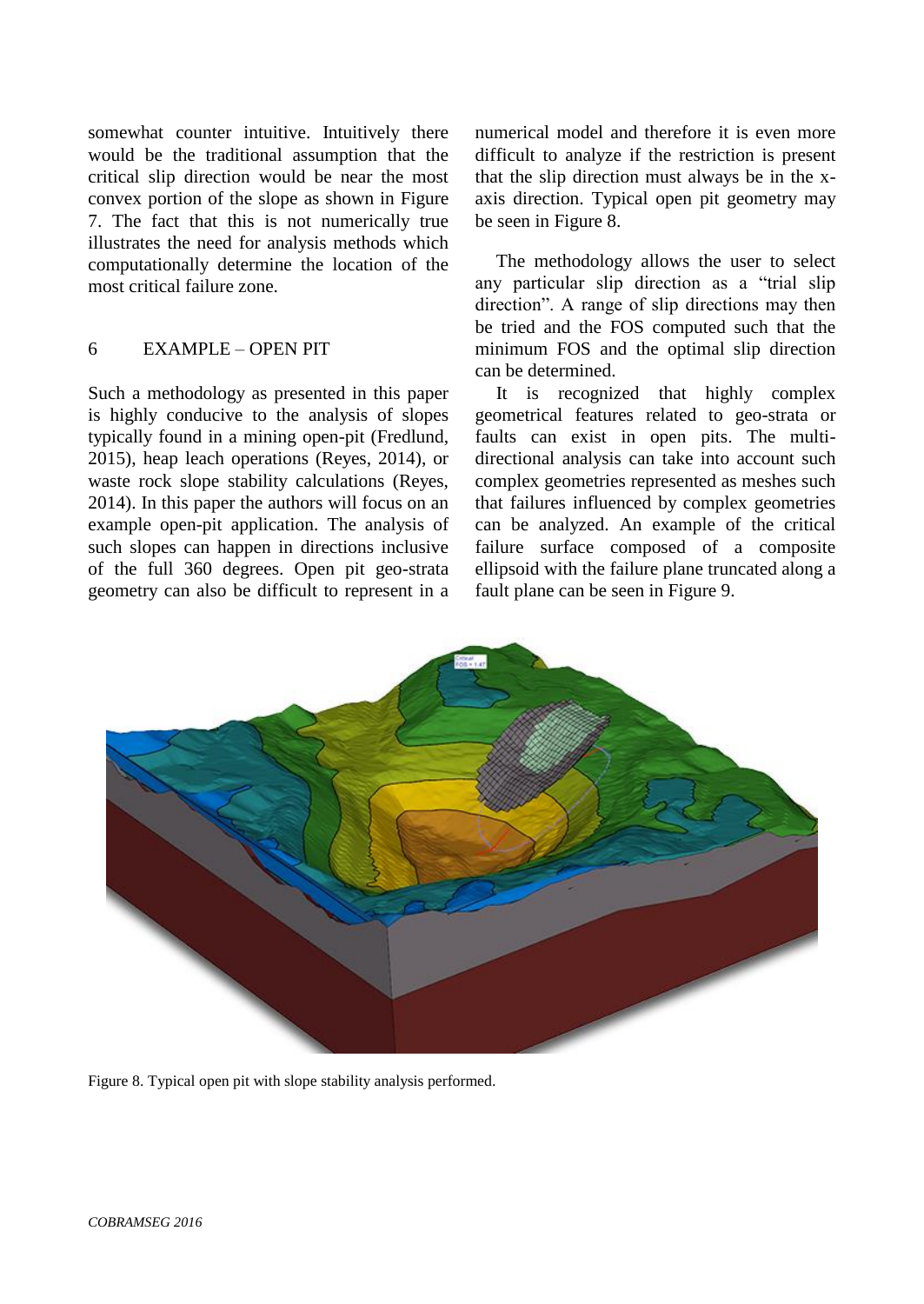

Figure 9. Example failure mass considering fault planes.

#### 7 CONCLUSIONS

As a result of the analysis carried out in this paper it may be concluded that an extended 3-D methodology has been successfully developed and implemented that can calculate the slip direction at any angle for a general 3-D LEM analysis. It is noted in the analysis that the resolution of columns selected for the analysis is important and may influence the results. Enough columns must be selected such that the desired accuracy levels can be achieved. The speed of analysis of the 3-D LEM means that the number of columns can be increased without having an overly significant impact on the execution time.

A practical analysis of the Hillside model illustrates the application of the 3-D LEM in order to analyze slope stability conditions not previously possible. Such a Hillside model cannot be analyzed properly in 2-D and the location and direction of a slip remain necessary to determine as part of the analysis. The multidirectional technique makes it easy to quickly analyze such a scenario and determine the most critical portion of the slope as well as the critical slip direction.

The analysis of an open pit illustrates the application of the software to the analysis of complex geo-strata conditions such as present in mining open pits. The multi-directional technique is particularly applicable to the analysis of such geotechnical scenarios such that the FOS can be analyzed quickly at a variety of slope directions.

This study illustrates that it is possible to build a geotechnical 3-D site and potentially analyze the slope stability at a multitude of potential directions. Such an analysis can be carried out without having to rotate site geometry and therefore greatly reduces analysis times.

#### **REFERENCES**

- Andrés R., Pilar G., Denys P. (2014). 3-D Slope Stability Analysis of Heap Leach Pads Using the Limit Equilibrium Method, *Heap Leach Solutions*, November 10 - 13, Lima, Peru.
- Andrés R., Denys P. (2014). 3-D Slope Stability Analysis by the Limit Equilibrium Method of a Mine Waste Dump, *Tailings and Mine Waste 2014*, October 5 - 8, Keystone, CO, USA.
- Domingos, V.H. (2016). Three-Dimensional Slope Stability Using the Limit Equilibrium Method. *M.Sc.*